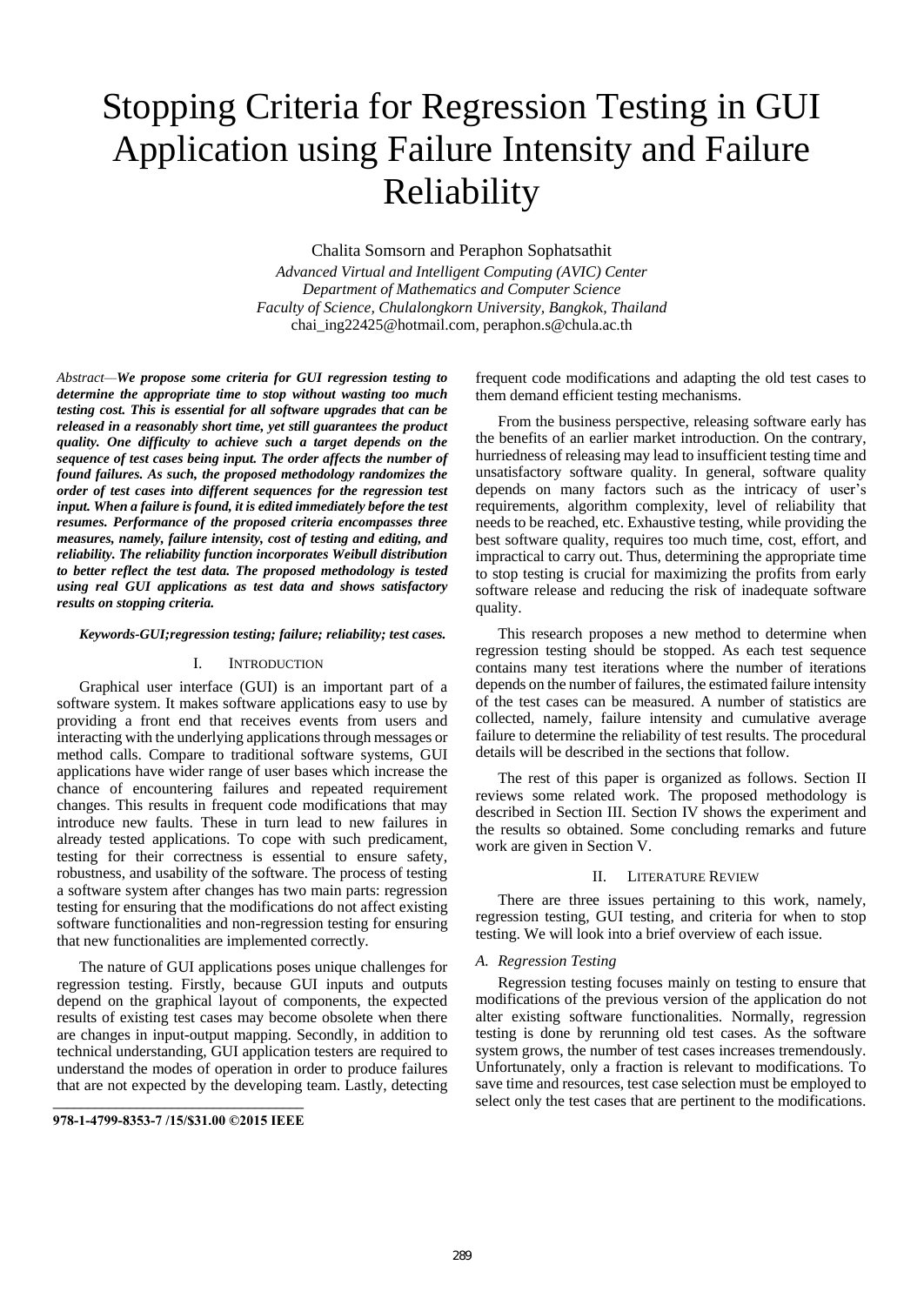Many techniques have been proposed in the literature based on methods such as textual differencing, dataflow analysis, etc. A detailed list of regression test selection techniques can be found in [1,8].

## *B. GUI Testing*

A GUI testing method based on function diagram was proposed by Hui, et al. [9] to improve the efficiency of object– oriented software. The method compared the function diagram of the previous version of the software with the modified version to determine which test cases should be used. Memon, et al. [10] used GUI control flow graph (G-CFG) and GUI callgraph to represent the event behavior and invoking behavior of the components. The original and modified GUIs' representations were compared to detect obsolete test cases. These test cases were subsequently modified for reuse. However, constructing G-CFG of the application under test could be time-consuming for large application and therefore was not very practical in some cases.

# *C. Criteria for When to Stop Testing*

The question of when to stop testing involves many factors. Some of them are related to economic reasons, such as the cost of continued testing and the expected losses due to faults that remain. Others depend on the expected quality of the software system, such as fault detection rate, mean time between failures, the complexity and difficulty of the system, and severity of the failures that may occur.

One way to determine the appropriate stop is by quantifying the reliability of a software system. This leads to the development of models collectively known as Software Reliability Models (SRMs). These models try to estimate system reliability by fitting a theoretical distribution to failure data and use it to design stopping criteria of testing.

The followings are the assumptions used in software reliability modeling [2,3]:

(1) The software system is subject to failures at random times caused by the manifestation of remaining faults in the system.

(2) The total number of faults at the beginning of testing is finite and the failures caused by it are also finite.

(3) The mean number of expected failures during the time interval  $(t, t+\Delta t)$  is proportional to the mean number of remaining faults in the system. It is equal likely that a fault will generate more than one failure and a failure may be caused by a series of dependent faults.

(4) Each time a failure occurs, the fault that caused it is completely removed and no new faults will be introduced.

From assumption (3) above, the following relationships can be derived:

$$
\frac{dm(t)}{dt} = r \times (a - \alpha \times m(t))
$$
\n(1)

which, by solving boundary condition  $m(0) = 0$ , leads to

$$
m(t) = \frac{a}{\alpha} \times (1 - e^{-r\alpha t})
$$
 (2)

$$
\lambda(t) = ar \times e^{-r\alpha t} \tag{3}
$$

where  $m(t)$  is the expected number of software failures at time *t*, *r* is the failure detection rate per remaining fault, *a* is the expected number of initial faults, *α* is the quantified ratio of faults to failures, and  $\lambda(t)$  is the failure intensity function. Thus, software reliability function is defined as follows [4]:

$$
R(\Delta t \mid t) = e^{-(m(t+\Delta t) - m(t))} \tag{4}
$$

where  $t \geq 0$ ,  $\Delta t > 0$ . The function  $R(\Delta t/t)$  represents the probability that a software failure doesn't occur during the time interval  $(t, t+\Delta t)$ .

It is also assumed, in an ideal situation, that fault correction during software testing process does not introduce any new faults and the reliability of the software increases as faults are uncovered and fixed. Unfortunately, in practice, it is difficult to meet the assumptions of the above ideal case.

## III. PROPOSED METHODOLOGY

In this research, a model to determine a set of stopping test criteria in order to achieve software application reliability is proposed. Several factors affecting software reliability are considered, namely, number of faults, number of failures, testing time, editing time, fault detection rate (FDR), failure intensity, testing cost, editing cost, and reliability.

A fault is defined as a mistake in the software application, and a failure occurs when the application does not comply with the specifications due to a fault or combination of faults. Testing time is the time the test team needs to execute the previously planned test cases. Editing time is the time the developing team needs to edit the software application. Failure intensity is the number of failures divided by testing time. Fault detection rate is the number of faults divided by the sum of testing time and editing time. Testing and editing costs are estimated from testing and editing time using average salary given in [5]. The outcome of this estimation is the expected cost of continuing testing which is proposed as follows:

toposeu as follows:

\n
$$
Expected Cost = \left( C_{testing} \times T_t \right) + \left( C_{editing} \times T_e \right) \tag{5}
$$

where  $T_t$  is the expected testing time estimated from failure intensity function  $\lambda(t)$  of Equation (3) and the failure intensity objective  $F_0$ , which is set to 0.01 in this study. Finding  $T_t$  such that  $\lambda(T_t+T_{tp}) \leq F_0$  yields

$$
T_{t} = \left(-\frac{\ln\left(\frac{F_{0}}{ar}\right)}{r\alpha}\right) - T_{\text{testing previous}}
$$
 (6)

where  $T_{tp}$  is the sum of actual testing time of the previous iterations, and  $T_e$  is the expected editing time estimated from the expected number of remaining faults divided by the editing speed of the previous iteration, that is,

$$
T_e = \frac{\text{\# remaining faults}}{v_{previous}} \tag{7}
$$

The software reliability [Eq(4)] is modified to incorporate stretched exponential function known as the complementary cumulative Weibull distribution [2]. The distribution characteristics depend on the value of Weibull 2-parameter, i.e.,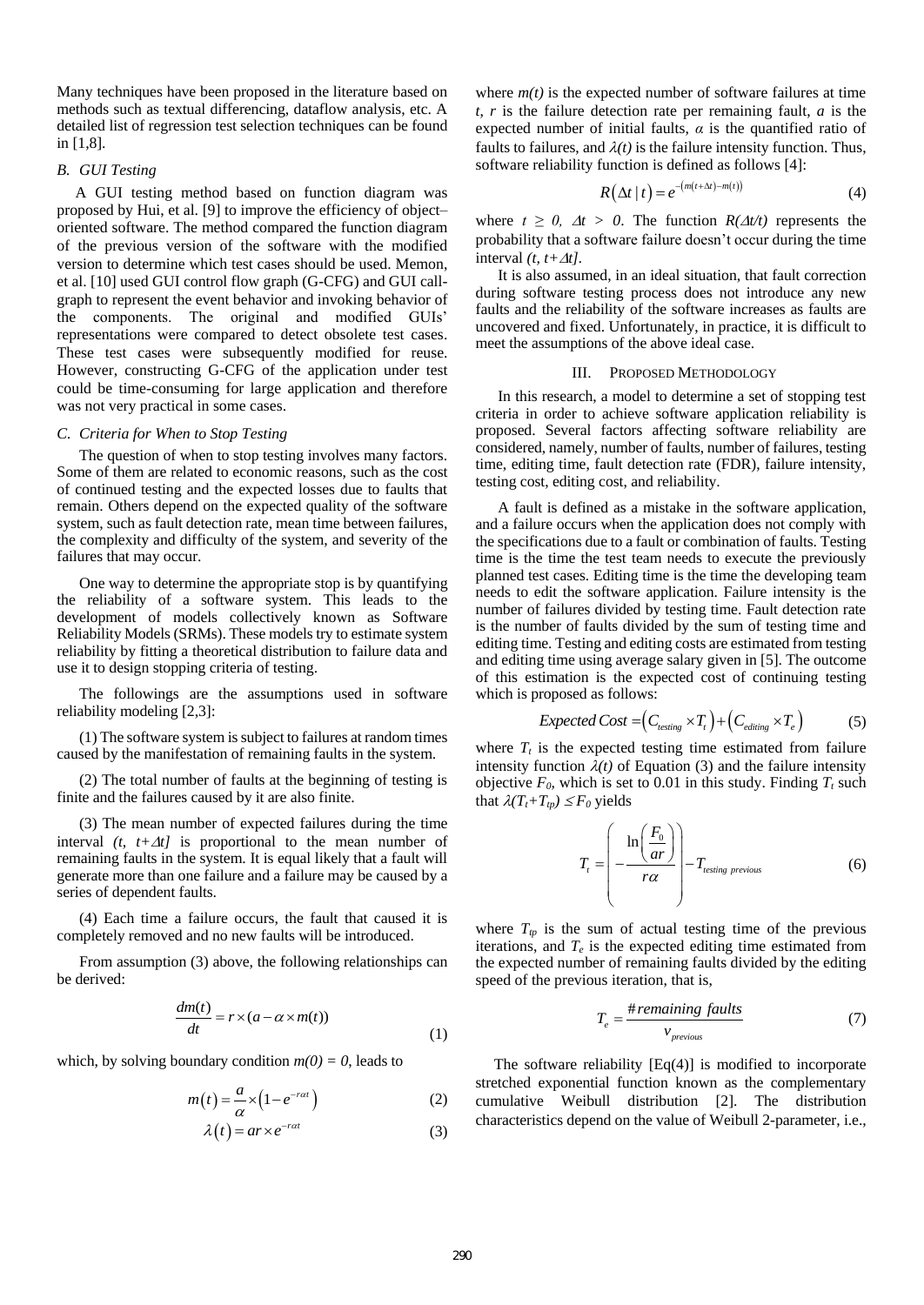the shape parameter  $\beta$  and the scale parameter  $\eta$ . Thus, the modified reliability function becomes

$$
R(\Delta t \mid t) = e^{-\eta \left( m(t + \Delta t)^{\beta} - m(t)^{\beta} \right)}
$$
\n(8)

where  $\beta > 0$  and  $\eta > 0$ . In this study, the proper values obtained from preliminary experiment are  $\beta = 0.75$  and  $\eta = 0.1$ .

The stopping criteria are decided by one of the two conditions as follows:

| 1) If failure intensity $\lambda(t)$ is less than or equal to cumulative |  |  |  |  |  |  |  |  |  |
|--------------------------------------------------------------------------|--|--|--|--|--|--|--|--|--|
| average failure intensity in current iteration, compute the              |  |  |  |  |  |  |  |  |  |
| expected cost using $Eq(5)$ to determine if                              |  |  |  |  |  |  |  |  |  |
| a) the cumulative cost in current iteration plus the expected            |  |  |  |  |  |  |  |  |  |
| cost of the next iteration are less than or equal to the                 |  |  |  |  |  |  |  |  |  |

cost of the next iteration are less than or equal to the threshold cost, use Eq(8) as the stopping criterion provided that

i)  $R(\Delta t/t)$  is greater than or equal to 85%, stop;

- ii)  $R(\Delta t/t)$  is less than 85%, continue testing; or
- b) the cumulative cost in current iteration plus the expected cost of the next iteration are greater than the threshold cost, use Eq(8) as the stopping criterion provided that
	- i)  $R(\Delta t/t)$  is greater than or equal to 75%, stop;
	- ii)  $R(\Delta t/t)$  is less than 75%, continue testing.
- 2) If failure intensity  $\lambda(t)$  is greater than cumulative average failure intensity in current iteration, then
	- a) If the cumulative cost is less than or equal to the threshold cost, continue testing; or
	- b) If the cumulative cost is greater than the threshold cost, use Eq(8) as the stopping criterion provided that
		- i)  $R(\Delta t/t)$  is greater than or equal to 75%, stop;
		- ii)  $R(\Delta t/t)$  is less than 75%, continue testing.

The proposed methodology starts with production software that involves a number of GUI screens. It is used in a preliminary test to decide the threshold cost of initial total cost and software reliability. Additional test code is added to set the stage of regression test, i.e., seeded faults are injected to be tested by selected data sets and test cases. The selection process considers how each GUI function of the software works. A set of test cases is then created based on the guidelines in [6] to comply with the software function. Since execution sequence of the test cases affects the occurrence of faults and failures, all test cases will be organized into many sequences of tests in random order. The regression test proceeds one iteration at a time for each test sequence. The first test case of the first sequence is executed. If a fault occurs, the corresponding faulty code is edited to fix the erroneous code. The second test case is then executed. This process repeats until all test cases in the first sequence are exhausted. The first regression test iteration is said to finish. Meanwhile, test statistics are collected to analyze if the test stopping criteria are met and the entire process terminates. Otherwise, the test continues on next iteration of the second sequence.

## IV. EXPERIMENTS AND RESULTS

The proposed method was tested with an open-source GUI application named jsyntaxpane [7], which consisted of 99 classes and approximately 3,550 lines of code. This application is a sub-class of Java jEditorPane with added support for syntax highlighting of 22 file types. Each file type has its own lexical analyzer to serve different functionalities. Additional functionalities could also be added. Fault seeding was performed

to initialize the test process and the regression test began as described earlier.

The test toolset and their environment were NetBeans IDE 8.0.2 [7] running on Windows 7 64-bit operating system with Intel(R) Core(TM) i7-3520M CPU and 8.00 GB RAM.

The version of jsyntaxpane used in the experiment contained two types of faults, namely, initial faults and seeded faults. An initial fault is an unintended fault that exists in the application before enhancement. Bug reports provided in the application project page and selected test cases were employed to uncover the initial faults. Seeded faults were added during test execution according to the average fault distribution of the software systems provided in [6]. There were 21 and 19 lines of code that contained initial faults and seeded faults, respectively. A total of 40 faults were tallied which caused 37 failures in the application. Table I summarizes the types of faults in the experiment.

TABLE I. FAULTS DISTRIBUTION IN PRELIMINARY EXPERIMENT.

| <b>Type of faults</b>                         | #lines                |                |  |  |  |  |  |  |
|-----------------------------------------------|-----------------------|----------------|--|--|--|--|--|--|
|                                               | <b>Initial faults</b> | Seeded faults  |  |  |  |  |  |  |
| FUNCTIONALITY AS IMPLEMENTED                  |                       |                |  |  |  |  |  |  |
| Feature misunderstood, wrong                  | 9                     |                |  |  |  |  |  |  |
| Feature interaction                           | 4                     |                |  |  |  |  |  |  |
| Missing feature                               | 8                     |                |  |  |  |  |  |  |
| <b>STRUCTURAL BUGS</b>                        |                       |                |  |  |  |  |  |  |
| Control logic and predicates                  |                       | $\overline{c}$ |  |  |  |  |  |  |
| Loops and iterations                          |                       |                |  |  |  |  |  |  |
| Arithmetic expressions                        |                       | $\mathfrak{D}$ |  |  |  |  |  |  |
| Logic or Boolean, not control                 |                       |                |  |  |  |  |  |  |
| Initialization                                |                       |                |  |  |  |  |  |  |
| Other processing                              |                       | 6              |  |  |  |  |  |  |
| <b>DATA</b>                                   |                       |                |  |  |  |  |  |  |
| Other data definition, structure, declaration |                       |                |  |  |  |  |  |  |
| bugs                                          |                       |                |  |  |  |  |  |  |
| Value                                         |                       | $\overline{c}$ |  |  |  |  |  |  |
| Wrong object accessed                         |                       |                |  |  |  |  |  |  |
| Other access and handling                     |                       | $\overline{c}$ |  |  |  |  |  |  |
| <b>Total</b>                                  | 21                    | 19             |  |  |  |  |  |  |

Table II shows the *expected testing time*, *expected editing time,* and *expected cost* of each iteration computed from previous iteration using Equation (5). The cost is estimated in dollars (\$) using average salary given in [5]. *#rem-faults*, *#faults*, and *#fails* are the number of remaining faults at the beginning of each iteration, the number of faults that have been corrected, and the number of failures that have occurred in each iteration, respectively. *FDR* represents the number of faults per minute. *Failure intensity* is the number of failures per minute of testing time.  $\alpha$ , *r*, and  $\lambda(t)$  are defined earlier.  $\lambda(t)$  avg is the average of  $\lambda(t)$  from the start of each sequence. *m(t)* and *m(t+* $\Delta t$ *)* are the expected number of failures used to calculate the *reliability*  $R(\Delta t/t)$  by means of Equation (8), where  $\Delta t$  is set to one year.

It can be seen that the expected testing time and expected editing time tend to overestimate the actual testing time and actual editing time. At any rate, both the expected and actual time tend to go in the same direction. The  $\alpha$  calculated in each iteration is used to estimate the actual  $\alpha$ , which turned out to be 1.081. Meanwhile,  $\lambda(t)$  gives a projection of how future failure intensity will behave. As the number of faults decreases in each iteration, the reliability increases. Note that the final value of reliability in each sequence is not equal to one another. This is because the sequence of test cases affects the number of test